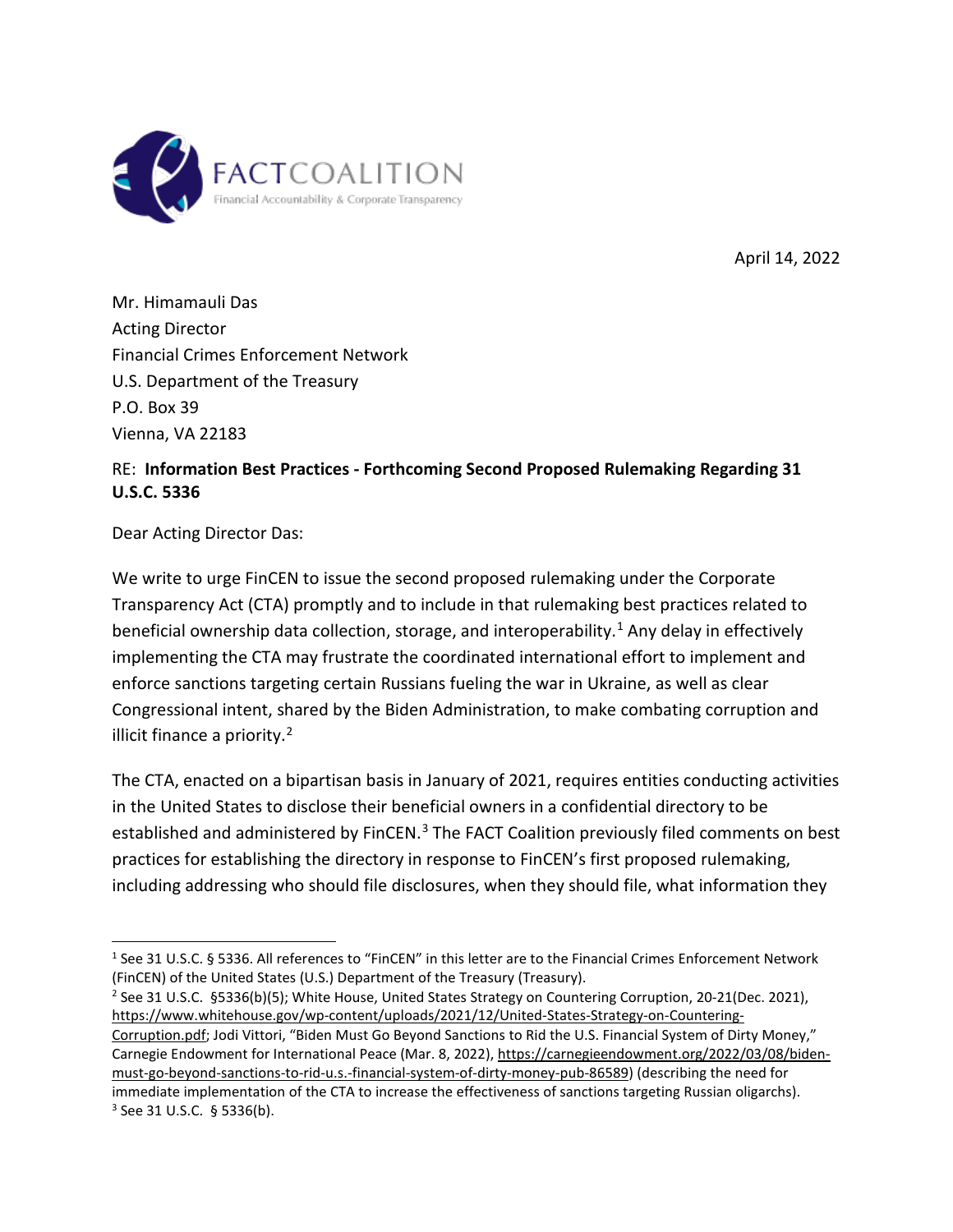should provide, and how certain exemptions should be handled. $4$  FinCEN has announced that it plans to issue a second proposed rulemaking addressing access to the central directory and disclosure of beneficial information.[5](#page-1-1)

The utility of the CTA is entirely predicated on the data practices that FinCEN will employ in implementing the law. Indeed, the CTA states clearly that regulations addressing beneficial ownership data collection should ensure best practices are employed so that the directory is highly useful for authorized users. $6$  By adopting beneficial ownership information best practices, FinCEN can fulfill the clear and transformational regulatory purpose of the CTA to improve U.S. anti-money laundering and terrorist financing safeguards through beneficial ownership transparency. Anything less will compromise the effectiveness of the law.

The first proposed rulemaking promulgated under the CTA correctly identified that a central directory is best suited to fulfill the purposes of the CTA. As the proposed rule did not, however, identify specific design considerations relating to data practices associated with collection, storage, and disclosure of beneficial information in connection with the central directory, we urge FinCEN to address the following in the forthcoming proposed rulemaking regarding access:

1. Data Collection: Regulations should establish well-designed beneficial ownership declaration and FinCEN Identifier forms which are clear, easy to understand, and capture the full range of beneficial ownership information in a standardized and structured fashion.<sup>[7](#page-1-3)</sup> In addition to collecting well-structured data, well-designed forms establish the basis of a verification system that can reduce accidental errors and detect

<span id="page-1-0"></span><sup>4</sup> See Financial Crimes Enforcement Network (FinCEN), "Beneficial Ownership Information Reporting Requirements," Federal Register, 86 FR 69920-74 (Docket Number: FINCEN-2021-0005, RIN: 1506-AB49), Dec. 8, 2021,<https://www.govinfo.gov/content/pkg/FR-2021-12-08/pdf/2021-26548.pdf> (hereinafter "First Proposed Rule"); Re: Beneficial Ownership Information Reporting Requirements, FACT Coalition (Feb. 7, 2022), available at [https://thefactcoalition.org/wp-content/uploads/2022/02/FINCEN-2021-0005-0421\\_attachment\\_1.pdf](https://thefactcoalition.org/wp-content/uploads/2022/02/FINCEN-2021-0005-0421_attachment_1.pdf) [hereinafter "FACT Proposed Rule Comments"]; Re: Beneficial Ownership Reporting Requirements, FACT Coalition (May 5, 2021), available at https://thefactcoalition.org/wp-content/uploads/2021/05/FACT-CTA-ANPRM-Comment-20210505-0329am-FINAL.pdf.

<span id="page-1-1"></span><sup>5</sup> First Proposed Rule at 86 FR 69921.

<span id="page-1-2"></span> $6$  See 31 U.S.C. § 5336(b)(1)(F)(iv) (directing FinCEN to "(iv) collect information described in paragraph [31 U.S.C. § 5336(b)](2) in a form and manner that ensures the information is highly useful in—(I) facilitating important national security, intelligence, and law enforcement activities; and (II) confirming beneficial ownership information provided to financial institutions to facilitate the compliance of the financial institutions with anti-money laundering, countering the financing of terrorism, and customer due diligence requirements under applicable law.")

<span id="page-1-3"></span> $7$  Open Ownership has published guidance for regulators and forms designers as well as provided example form templates based on experience working with dozens of countries. See Beneficial ownership declaration forms: Guide for regulators and designers, Open Ownership (Mar. 21, 2022),

[https://www.openownership.org/en/publications/beneficial-ownership-declaration-forms-guide-for-regulators](https://www.openownership.org/en/publications/beneficial-ownership-declaration-forms-guide-for-regulators-and-designers/)[and-designers/;](https://www.openownership.org/en/publications/beneficial-ownership-declaration-forms-guide-for-regulators-and-designers/) Example paper forms for collecting beneficial ownership data, Open Ownership (Jul. 2, 2019), [https://www.openownership.org/en/publications/example-paper-forms-for-collecting-beneficial-ownership-data/.](https://www.openownership.org/en/publications/example-paper-forms-for-collecting-beneficial-ownership-data/)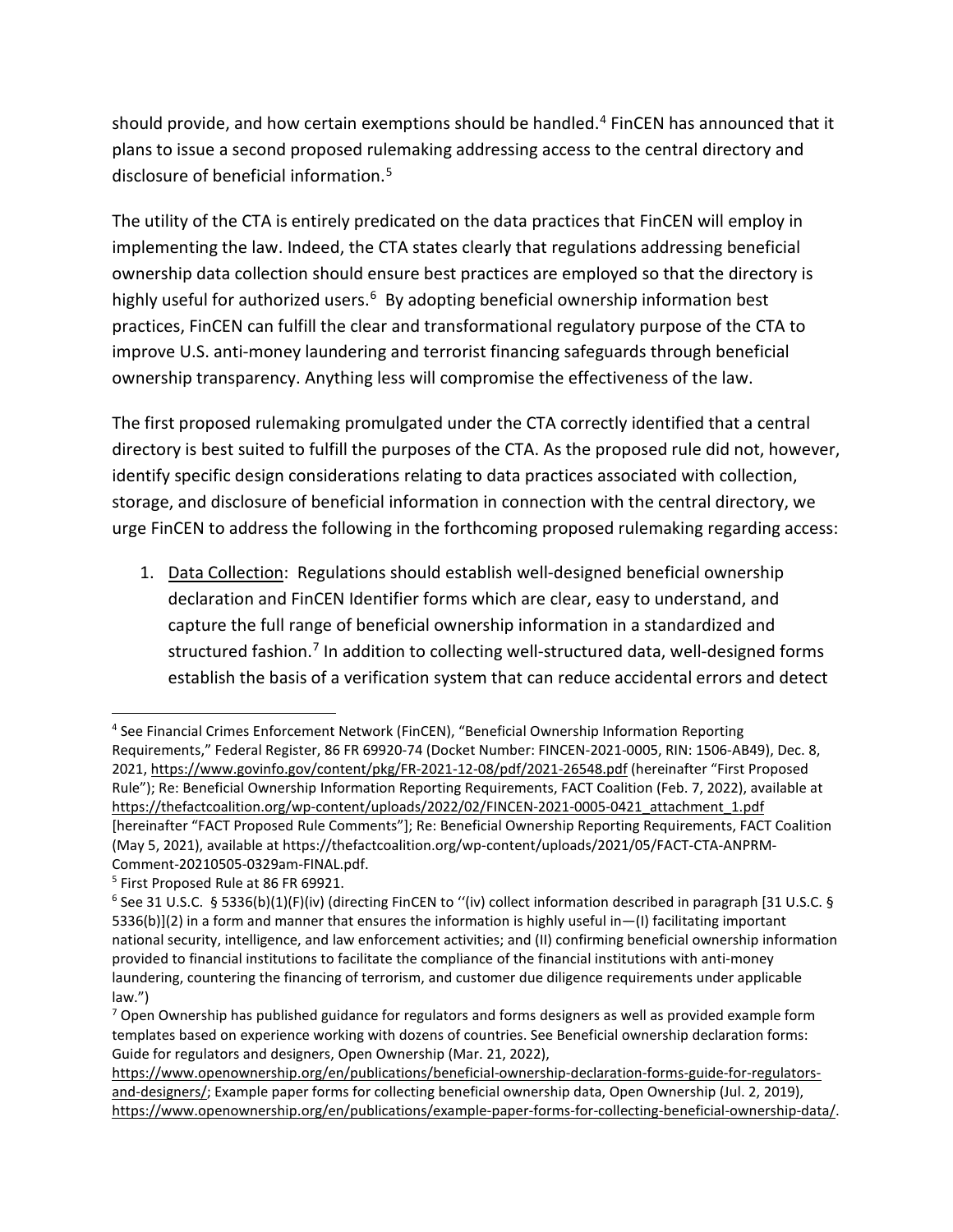deliberate falsehoods. Failure to consistently implement well-designed forms, on the other hand, can generate multiple data-related problems that impede analysis and investigation. Relatedly, regulations should clarify that the directory will deploy realtime and automated verification mechanisms to ensure that certain submitted data, including names, birth dates, addresses, and identification numbers, are consistent with other government-held records.

- 2. Data Storage and Use in the Central Directory: Regulations should establish that the central directory will be designed to collect (or, as necessary to convert) and store data on a machine-readable basis designed with intergovernmental and industry use concerns top of mind. Well-structured, machine-readable beneficial ownership data can be more easily analyzed and combined with other datasets. This is key as authorized users of beneficial ownership may include financial institutions and other local, state, and foreign governments, as well as other federal departments and agencies, that may each have their own informational databases. The beneficial ownership data collected will be most useful when it can be combined, as intended, with other sources of information to gain useful insights. This system interoperability will also help to ensure that data is and remains readily verifiable.
- 3. Data Disclosure to Authorized Users: As previously recommended, regulations should establish that authorized users are intended to have prompt, direct, and full access to all directory information and be able to search the data in a variety of ways. $8$  Similar to concerns discussed above with respect to storage, regulations should also clearly contemplate information sharing and integration with information systems hosted by other jurisdictions and financial institutions. While the majority of company ownership structures are simple, it is often complex and transnational ownership structures that are involved in financial crimes. Consequently, the usefulness of the data in FinCEN's beneficial ownership register will depend on how easily it can be combined with data from other jurisdictions or financial institutions.

As FACT has previously commented, we urge FinCEN to review and, to the extent feasible, adopt the Beneficial Ownership Data Standard (BODS) developed by Open Ownership, a non-profit organization focused on beneficial ownership transparency.<sup>[9](#page-2-1)</sup> Doing so may save taxpayers substantial amounts of money, as well as improve the utility and interoperability of beneficial ownership data under the CTA. BODS was created with complexity in mind and with

<span id="page-2-0"></span> $8$  For example, regulations should establish that all directory users, including financial institutions with client consent, will be able to see a reporting company's past and present beneficial owners and applicants, as well as the reporting company's own past and present identifying information, so that directory users can use that information to evaluate the money laundering and terrorist financing risks posed by the reporting company. See FACT Proposed Rule Comments, supra note 3 at 91.

<span id="page-2-1"></span><sup>9</sup> See Open Ownership, Beneficial Ownership Data Standard (v0.2), https://standard.openownership.org/en/0.2.0/.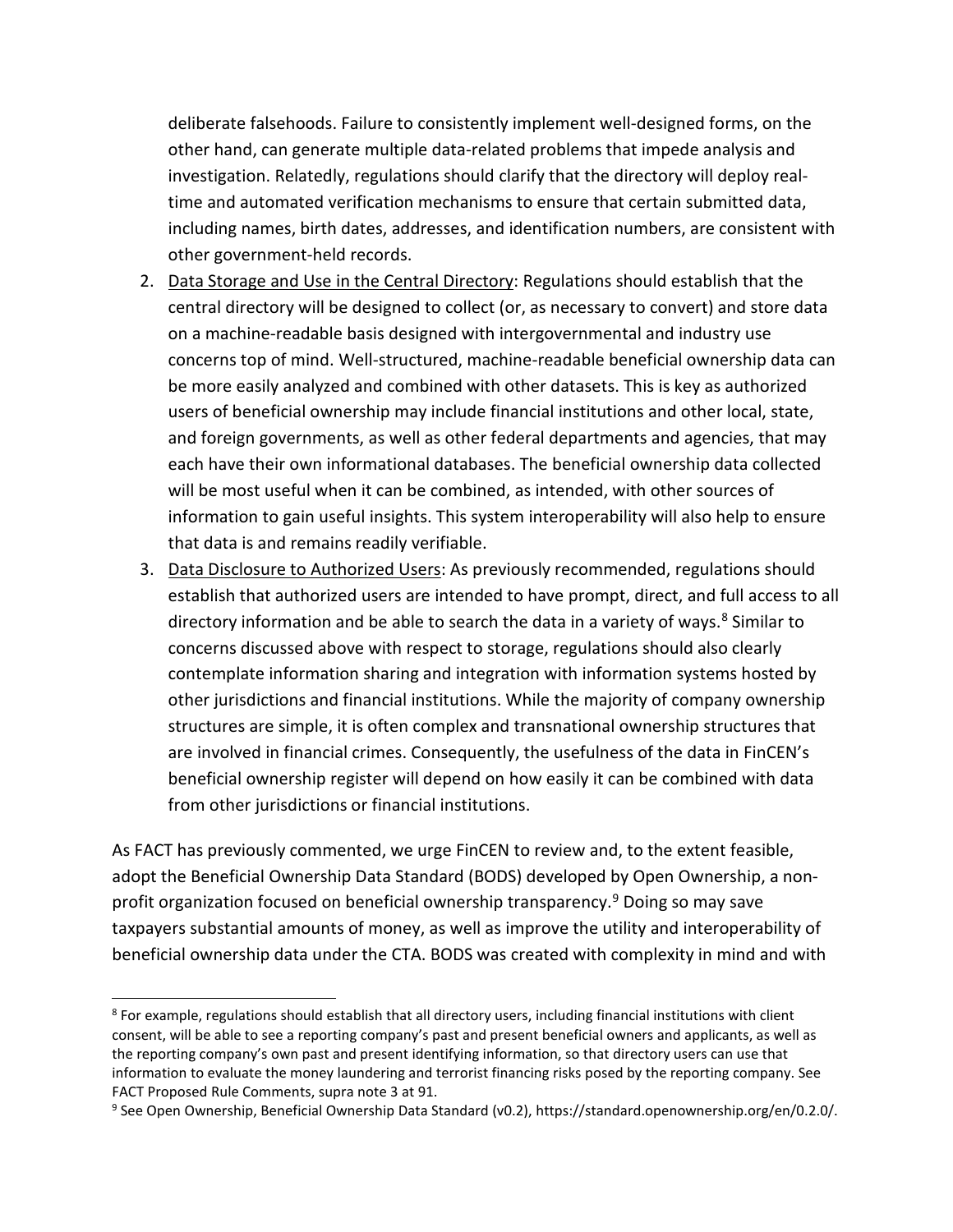an understanding that an interjurisdictional and business-useful approach is needed for effective beneficial ownership data collection and use. BODS has already been endorsed by several national governments, including recently by the United Kingdom, and it allows authorities to capture and intelligently disclose the necessary information about the myriad ways individuals can exercise ownership and control of a wide range of legal entities.<sup>10</sup>

As the situation in Ukraine and related sanctions targeting Russian President Vladimir Putin and his cadre of kleptocratic oligarchs have demonstrated, transparency in the U.S. financial system is more urgent than ever.<sup>[11](#page-3-1)</sup> Transparency starts with ending the abuse of anonymous shell companies in the U.S., which requires prompt and robust implementation of the CTA in a manner that reflects the Congressional requirement that final rules for implementing the statute be in place no later than January 1, 2022, a deadline that has already passed.

We respectfully suggest that if it has not already done so, FinCEN use the parameters and mandate articulated in the statutory language of the CTA, as well the comments and consensus already gleaned from the previous iterations of this rulemaking and this letter, to begin laying some of the technical foundations for implementation of the CTA now. Needed work includes beginning to design and build the BOSS system and reporting forms to produce an effective and highly useful registry, and coordinating with States, Tribes, other jurisdictions, and financial institutions throughout the rulemaking process to ensure that the final rules can take effect no later than January 1, 2023, or one year following final promulgation. To meet this timeline, it is imperative that a second proposed rule be issued as soon as possible, that the third proposed rule follow within weeks, and that final rules be in place by the follow-up meeting for the Summit for Democracy, in line with the President's stated priority to implement the CTA.

This letter does not address the access issues expected to be the subject of the second proposed rule; instead, they address technical data collection, storage, and interoperability issues that are essential to an effective registry, whether or not they are addressed during the rulemaking process. Now is the time to acknowledge and begin to tackle those complex technical issues so that the registry can actually begin operations during the Biden presidency.

<span id="page-3-0"></span> $10$  UK Central & Digital Data Office, "Collect, use and exchange beneficial ownership information," Gov.UK (Mar. 16, 2022), [https://www.gov.uk/government/publications/open-standards-for-government/collect-use-and-exchange](https://www.gov.uk/government/publications/open-standards-for-government/collect-use-and-exchange-beneficial-ownership-information)[beneficial-ownership-information.](https://www.gov.uk/government/publications/open-standards-for-government/collect-use-and-exchange-beneficial-ownership-information)<br><sup>11</sup> See, e.g., Casey Michel, How the West Undermines Its Own Sanctions, The Atlantic (March 9, 2022),

<span id="page-3-1"></span>[https://www.theatlantic.com/ideas/archive/2022/03/russia-oligarchs-evade-sanctions-anonymous/626968.](https://www.theatlantic.com/ideas/archive/2022/03/russia-oligarchs-evade-sanctions-anonymous/626968)